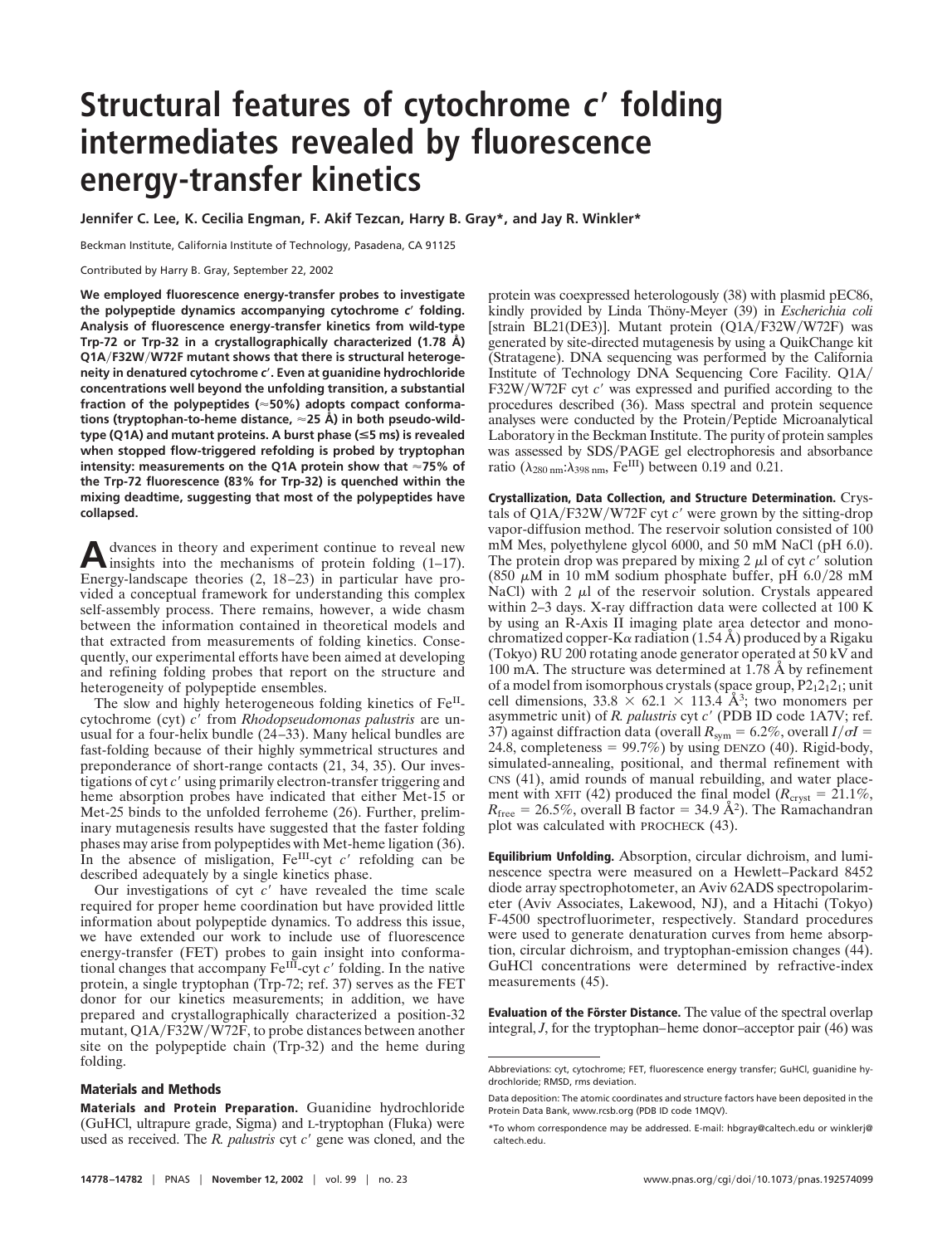determined on the basis of several measurements of both tryptophan fluorescence and cyt *c*' absorption at varying concentrations between 5 and 120  $\mu$ M and at different GuHCl concentrations. The solution refractive index was measured to be 1.34.

**Tryptophan-Fluorescence Decay Kinetics Measurements and Fitting Methods.** Tryptophan fluorescence decay kinetics at varying concentrations of GuHCl were measured by using the third harmonic of a regeneratively amplified femtosecond Ti:sapphire laser (Spectra-Physics) at 290 nm for excitation and a picosecond streak camera (Hamamatsu C5680, Ichinocho, Japan) for detection. Tryptophan emission was selected by an interference filter ( $\lambda = 355 \pm 5$  nm). The C5680 was used in the photoncounting mode for luminescence-decay measurements.

Analysis of FET kinetics involves the numerical inversion of a Laplace transform  $[I(t) = \sum_k P(k) \exp(-kt)]$  (47–49). We have used two algorithms to invert our kinetics data with regularization methods that impose additional constraints on the properties of  $P(k)$ . The simplest constraint that applies to the FET kinetics data is that  $P(k) \ge 0$  ( $\forall k$ ). We have fit kinetics data using a MATLAB (Mathworks, Natick, MA) algorithm (LSQNONNEG) that minimizes the sum of the squared deviations  $(\chi^2)$  between observed and calculated values of  $I(t)$ , subject to a nonnegativity constraint. LSQNONNEG produces the narrowest  $P(k)$  distributions with relatively few nonzero components. Information theory suggests that the least biased solution to this inversion problem minimizes  $\chi^2$  and maximizes the breadth of  $P(k)$  (50). This regularization condition can be met by maximizing the Shannon-Jaynes entropy of the rate constant distribution  ${S = -\Sigma_k P(k) \ln[P(k)]},$  implicitly requiring that  $P(k) \ge 0$  ( $\forall k$ ) (51). Maximum-entropy fitting produces stable and reproducible numerical inversions of the kinetics data. The balance between  $\chi^2$  minimization and entropy maximization is determined by graphical L-curve analysis (52). The *P*(*k*) distributions from maximum-entropy fitting are broader than those obtained with LSQNNONEG fitting but exhibit comparable maxima. A simple coordinate transformation using the Förster equation (Eq. 1) recasts the  $P(k)$  results obtained by LSQNONNEG or maximum-entropy fitting as probability distributions over  $r$  (46, 53).

The value of  $\tau_D$  (2.4  $\times$  10<sup>-9</sup> s) was obtained from luminescence-decay measurements with L-tryptophan  $(2-10 \mu M)$  in various solvent conditions [100 mM sodium phosphate without and with GuHCl (0.4 and 2.0 M), pH 7.0]. At tryptophan concentrations greater than 10  $\mu$ M in the presence of GuHCl, additional decay components attributable to aggregation of the model complex were observed.

**Stopped Flow-Triggered Folding.** The folding kinetics of Q1A and Q1A/F32W/W72F Fe<sup>III</sup>-cyt c' were measured with a BioLogic SFM-4S stopped-flow mixer coupled via optical fiber to a monochromator fitted with a five-stage photomultiplier tube. For fluorescence-monitored folding experiments, the excitation source was a 200-W mercury/xenon arc lamp (260 nm  $\leq \lambda_{ex} \leq$ 355 nm). The PMT output was recorded with a  $16$ -bit,  $20$ -MS/s digital oscilloscope (CompuScope 1602, Gage Applied Science, Lachine, QC, Canada). Kinetics traces were measured at 355 nm for a time period up to 5 s, typically at a sampling rate of  $50$  KS/s. In refolding experiments, unfolded cyt  $c'$  (100–150  $\mu$ M in 3.2 M GuHCl) was diluted 14-fold with a combination of 100 mM sodium phosphate buffer and 3.5 M GuHCl solution, pH 7.0, resulting in final protein concentrations of  $\approx$ 7–10  $\mu$ M and varying GuHCl concentrations  $(Q1A, 0.6-1.5 M; Q1A/F32W)$ W72F, 0.4–0.8 M). The stopped-flow mixing deadtime under these conditions was  $\approx$  5 ms. Kinetics traces could be fit adequately to single-exponential functions.



Fig. 1. Denaturation curves for Q1A (<sup>o</sup>) and Q1A/F32W/W72F ( $\triangle$ ) cyt *c'* determined by heme absorption, circular dichroism, and tryptophan fluorescence ( $\chi_\mathsf{U}$  is the fraction of unfolded protein). (*Inset*) Structures of two cyts  $\mathsf{c}'$  . Backbone atoms of the *R. palustris* protein (PDB ID code 1A7V, green) are superimposed on the corresponding atoms in the Q1A/F32W/W72F mutant (gray) with a calculated RMSD of 0.44 Å. The mutated side chains are also shown.

## **Results**

**Crystal Structure of Q1AF32WW72F cyt <sup>c</sup>.** The structure of Q1A F32W/W72F cyt c' was determined at 1.78-Å resolution. The mutant protein has four antiparallel  $\alpha$ -helices bundled in a fold that is virtually identical with that of the wild-type protein [rms deviation (RMSD) in  $\alpha$ -carbon position = 0.44 Å] (Fig. 1 *Inset*) (37). The final model has good stereochemistry ( $\angle$ MSD<sub>bond</sub>  $\leq$  0.017 Å, RMS- $D_{angle} \le 1.7^{\circ}$ ) with most residues (91.3%) falling in the most favored regions of the Ramachandran plot. The heme iron is fivecoordinate, and the average iron-to-His-117 distance is 2.05 Å. The vacant sixth coordination site is surrounded by Leu-12, Met-15, Leu-85, three Phe residues (Phe-55, Phe-78, and Phe-82), and the methylene chain of Arg-8. There are minor perturbations in the hydrophobic heme pocket of the mutant protein, particularly in the Phe-82 and Leu-85 side chains. The replacement of Trp-72 with Phe-72 affects the hydrophobic interactions with helix 2. The introduction of Trp-32 at the top of the bundle does not perturb the surrounding structure.

**Equilibrium Unfolding.** GuHCl-titration curves generated from ensemble-averaged probes (far-UV circular dichroism, tryptophan fluorescence, and heme absorption) are well described by two-state equilibria. The pseudo-wild-type Q1A protein  $\{ [\text{GuHCl}]_{1/2} = 1.9(1) \text{ M}; \Delta G_{\text{f}}(\text{H}_{2}\text{O}) = -33(3) \text{ kJ} \text{ mol}^{-1} \} \text{ is more}$ stable toward unfolding than the Q1A/F32W/W72F mutant  $\{[\text{GuHCl}]_{1/2} = 1.1(1) \text{ M}; \Delta G_{\text{f}}^{\circ}(\text{H}_2\text{O}) = -16(2) \text{ kJ} \text{ mol}^{-1} \}$  (Fig. 1). The reduced stability of the Q1A/F32W/W72F mutant most likely is attributable to subtle changes in hydrophobic interactions accompanying the Phe  $\leftrightarrow$  Trp exchanges.

Energy-transfer partners incorporated into a single polypeptide provide site-specific conformational detail. Measurements of FET kinetics can give probability distributions of distances between a fluorescent donor (**D**) and acceptor (**A**). FET rates depend on the inverse sixth power of the **DA** distance (Eq. **1**; refs. 46 and 53):

$$
k_{\text{obsd}} = k_{\text{o}} + k_{\text{o}} \left(\frac{r_{\text{o}}}{r}\right)^6.
$$
 [1]

A **DA** pair is characterized by a critical length  $(r_0)$  that defines the range of distances (*r*) that can be probed  $(0.3r_0 < r < 1.5r_0)$ (Eq. **2**),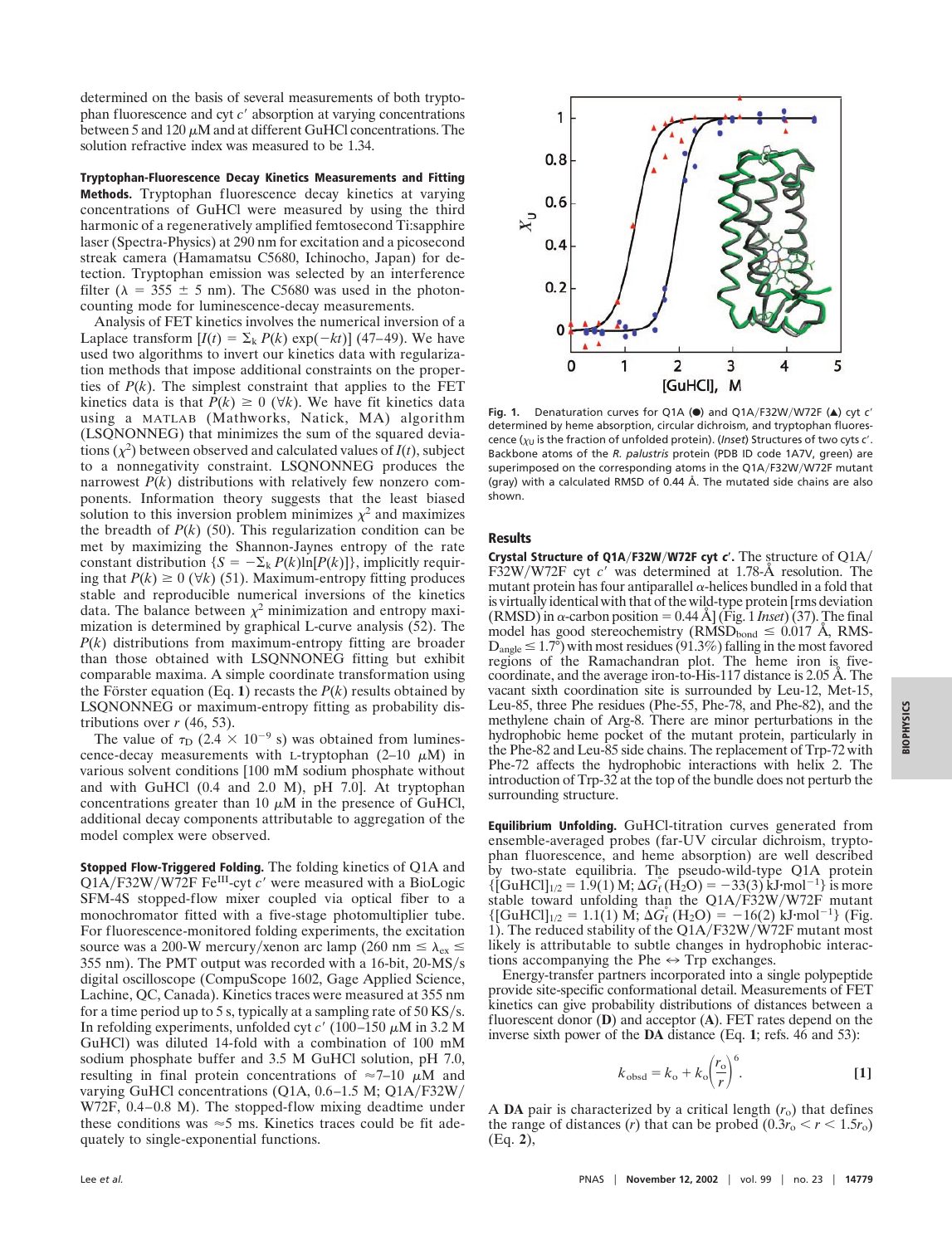

**Fig. 2.** Distributions of tryptophan excited-state decay rate constants [*P*(*k*)] (*A*) and tryptophan–heme distances [*P*(*r*)] (*B*) extracted from FET kinetics obtained for Q1A (Left) and Q1A/F32W/W72F (*Right*) cyt c' with variations in GuHCl concentrations (bar, LSQNONNEG; line, maximum entropy) are shown.

$$
r_o^6 = 8.8 \times 10^{-5} \kappa^2 n^{-4} \Phi_{\rm D} J, \tag{2}
$$

where  $\kappa$  is the orientation factor (2/3 for random orientation), *n* is the refractive index of the solution,  $\Phi_D$  is the donor fluorescence quantum yield, and the integral *J* describes the spectral overlap between the normalized donor fluorescence spectrum and the acceptor molar absorption spectrum. The 34-Å critical length  $(r_0)$  of the tryptophan–heme pair yields a 10–50- $\AA$ range of measurable distances. The Trp-72 fluorescence decay kinetics in folded pseudo-wild-type (Q1A) cyt *c'* can be fit to a single exponential function with a decay time of 41 ps, corresponding to a Trp-72-to-heme separation of  $\approx$ 17 Å. This value is in good agreement with the crystallographically determined distance. Fluorescence decay kinetics in the folded mutant  $(Q1A/F32W/W72F)$  are consistent with a distribution of Trp-32-to-heme distances centered at 22 Å with a full width at half-maximum of 2 Å, similar to the distance ( $\approx$ 25 Å) found in the crystal structure. The shorter distance determined from the FET kinetics is likely caused by favorable orientation of the tryptophan and heme transition dipoles in the folded protein.

More complex behavior is evident after the addition of GuHCl. As GuHCl is added to the protein solution, the Trp-72 and Trp-32 decay kinetics become biphasic: the appearance of slow decay times ( $\approx$  2.4 ns) indicates the presence of unfolded polypeptides (Fig. 2*A*). Additionally, the fast-decay components shift to slower rates with increasing [GuHCl], suggesting a loosening of the native structure. The FET kinetics data ob-



**Fig. 3.** Folding kinetics of cyt *c*- measured by tryptophan-fluorescence intensity. (A) Q1A {[GuHCl] = 1.2 M,  $\Delta G_f^{\circ} = -12$  kJ·mol<sup>-1</sup>, [cyt *c'*] = 10  $\mu$ M}. (*B*) Q1A/F32W/W72F {[GuHCl] = 0.4 M,  $\Delta G_f^{\circ} = -11$  kJ·mol<sup>-1</sup>, [cyt c'] = 10  $\mu$ M}. The data (black curves, logarithmically compressed to contain 100 points per decade) can be fit adequately by a single-exponential function decay [gray curves,  $k_f$  (Q1A) = 1.4 s<sup>-1</sup>,  $k_f$  (Q1A/F32W/W72F) = 27 s<sup>-1</sup>]. The fluorescence signals of the unfolded proteins are represented by the upper traces.

tained in the presence of denaturant can be interpreted in terms of a heterogeneous collection of compact and extended conformations. The mean **DA** distance moves to larger values as [GuHCl] increases (Fig. 2*B*). At the GuHCl midpoints (Q1A, 1.9 M; Q1A/F32W/W72F, 1.1 M), substantial populations of polypeptides with intermediate **DA** distances ( $r_{\text{avg}} \approx 22{\text -}25$  Å) are revealed. Finally, at GuHCl concentrations above the midpoint, the short-*r* distribution loses all amplitude in favor of extended  $(r > 43 \text{ Å})$  and nonnative compact conformations (with mean distances of  $\approx$ 25 Å). The variations in the **DA** distance distributions are consistent with cooperative unfolding of cyt *c'*, but the FET kinetics reveal structural heterogeneity that is not apparent from ensemble-averaged spectroscopic probes.

Fe<sup>III</sup>-cyt  $c'$  Folding. The native heme environment of Fe<sup>III</sup>-cyt  $c'$ forms in a single kinetics phase ( $\approx$ 1-s time constant) after stoppedflow dilution of GuHCl (26). In contrast, a burst phase is revealed when refolding is probed by tryptophan fluorescence intensity. The majority ( $\approx$  75%) of the Trp-72 fluorescence is quenched within the mixing deadtime ( $\approx$ 5 ms), whereas the remaining fraction takes a few seconds. Similar behavior is observed for the Trp-32 mutant. Fluorescence measurements on the Q1A/F32W/W72F mutant show an increase in the amplitude of the burst phase ( $\approx 83\%$ ) and folding rate  $(20 s^{-1})$  compared with the wild-type protein (Fig. 3).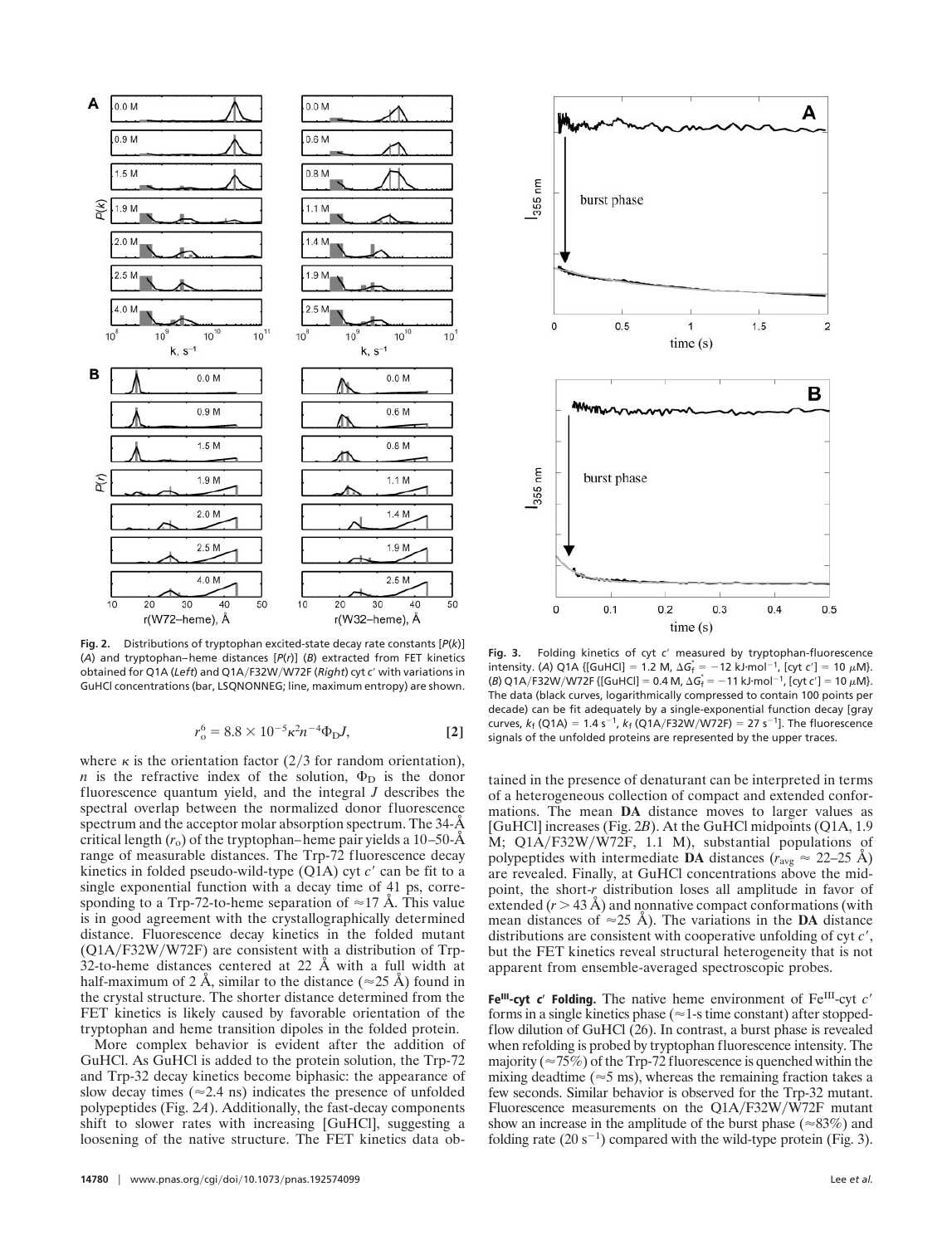**Table 1. Amino-acid compositions of cytochromes** *c* **and** *c* **(yeast)**

| Property     | <b>Residues</b>                 | cyt c' |        | cyt c  |        |
|--------------|---------------------------------|--------|--------|--------|--------|
|              |                                 | Number | Mole % | Number | Mole % |
| Tiny         | A, C, G, S, T                   | 47     | 37.6   | 34     | 31.5   |
| Small        | A, C, D, G, N, P, S, T, V       | 69     | 55.2   | 52     | 48.1   |
| Aliphatic    | I, L, V                         | 21     | 16.8   | 15     | 13.9   |
| Aromatic     | F, H, W, Y                      | 7      | 5.6    | 14     | 13.0   |
| Nonpolar     | A, C, F, G, I, L, M, P, V, W, Y | 68     | 54.4   | 53     | 49.1   |
| Polar        | D, E, H, K, N, Q, R, S, T       | 57     | 45.6   | 55     | 50.9   |
| Charged      | D, E, H, K, R                   | 37     | 29.6   | 34     | 31.5   |
| <b>Basic</b> | H, K, R                         | 21     | 16.8   | 23     | 21.3   |
| Acidic       | D, E                            | 16     | 12.8   | 11     | 10.2   |

## **Discussion**

Analysis of tryptophan-to-heme FET kinetics from two distinct residues [Trp-72 (wild type) and Trp-32 (mutant)] reveals underlying structural heterogeneity in chemically denatured cyt *c'*. Even at GuHCl concentrations well beyond the unfolding transition, a substantial fraction of the polypeptides ( $\approx 50\%$ ) adopts compact structures (25 Å) in both pseudo-wild-type and mutant *c*<sup>'</sup> [where Trp-72 (32) is 41 (81) residues from Cys-113] (Fig. 2*b*). By comparison, the fraction  $(\approx 10\%)$  of compact molecules (29 Å) in unfolded dansyl-labeled yeast cyt *c* [DNS(Cys-102)-cyt *c*, where Cys-102 is 84 residues from His-18] is significantly smaller (54). This dramatic difference in the relative composition of collapsed and extended structures in denatured *c*' and *c* can be due to differences in their primary amino acid sequences. Sequence comparisons show that *c*' has a substantially higher fraction of nonpolar residues (54.4%) than  $c$  (49.1%) (Table 1). Also, the  $c'$  sequence contains a large number of small residues (e.g., 25 alanines), whereas *c* has many charged and basic residues (e.g., 16 lysines, *Saccharomyces cerevisiae*). It is reasonable to suggest that different protein folds and sequences will modulate the balance between compact and extended molecules.

Theoretical investigations of lattice model proteins have identified two limiting folding regimes: the so-called attractive case in which a collapsed intermediate forms and the repulsive case in which folding proceeds without global collapse (7–10, 23, 55–57). When correlated with the primary amino acid sequence and overall stability, it seems that the more hydrophobic and less-optimized sequences tend to have a higher propensity to form compact structures, whereas the less-hydrophobic and strongly optimized sequences lead to repulsive interactions that disfavor compaction  $(7-10, 23, 57)$ . Our results for  $c'$  folding



**Fig. 4.** Comparisons of calculated average hydrophobicity values derived from Eisenberg's scale (22) for cyts *c* and four-helix bundles [Im (E colicinbinding immunity protein) 7, Im 9, Acyl-CoA-binding protein (ACBP), cyt c', and cyt  $b_{562}$ ]. The heme groups in the cyts are neglected in these calculations.

accord with the attractive limit; that is, because of its higher hydrophobic amino acid content, compact denatured structures are more prevalent in *c'*. Interestingly, by using Eisenberg's index  $(58)$ , the calculated average residue hydrophobicity for  $c'$  is also significantly greater than those of several other four-helix bundles (Fig. 4). (It is important to note that the hydrophobicity index does not take the heme into account.) The presence of a large population of compact molecules during folding could lead to topological and energetic frustration (7–9, 23, 57), explaining why the *c*' folding dynamics are so different from those of other helical bundles.

Our work on the electron transfer-triggered folding of cyt *c* shows clearly that a four-helix bundle is not necessarily a fast-folding motif and that topology alone does not dictate the folding time scale. Even in the absence of misligation (Fe<sup>III</sup>-cyt *c*-), the folding dynamics are complex. The dominantly hydrophobic sequence of this four-helix bundle seems to favor the formation of nonnative compact structures. The FET measurements suggest that low concentrations of denaturant ''loosen'' the protein fold, leading to broader **DA** distributions with increased mean *r* values. Folding monitored by tryptophan fluorescence reveals that a substantial compaction of the polypeptide occurs in milliseconds, but several seconds are required for the heme to adopt its native environment. Assuming that the burst-phase population is homogeneous, the tryptophan fluorescence-intensity measurements suggest average **DA** distances of 26 and 28 Å in the Trp-32 and Trp-72 proteins, respectively. However, these intensity measurements cannot tell whether there is one collapsed intermediate or a heterogeneous distribution of compact (folded and/or nonnative) and extended structures, because only an analysis of FET kinetics during folding provides probability distributions of **DA** distances. The results for DNS(Cys-102)-cyt *c* indicate that, after folding is initiated, an equilibrium between compact (60%) and extended (40%) molecules is established rapidly (54). If this interpretation is correct, then a key difference between  $c'$  and  $c$  is the relative population of compact structures in the burst-phase ensemble (*c*-, 75%; *c*, 40%). This behavior parallels that found under equilibrium conditions in the denatured molecules  $(c', 50\%; c,$ 10%). The striking difference in composition of the *c* and *c*' burst intermediates is in line with results from lattice-model simulations: the hydrophobicity of the peptide and overall stability of the protein seem to be key factors in determining the population of compact nonnative structures during the search for the native fold (7–9, 23, 57).

This work was supported by National Science Foundation Grants MCB-9974477 and DBI-9876443 and the Arnold and Mabel Beckman Foundation. J.C.L. acknowledges the Parsons Foundation for a graduate fellowship, and K.C.E. acknowledges the Swedish Foundation for International Cooperation in Research and Higher Education (STINT) for a fellowship.